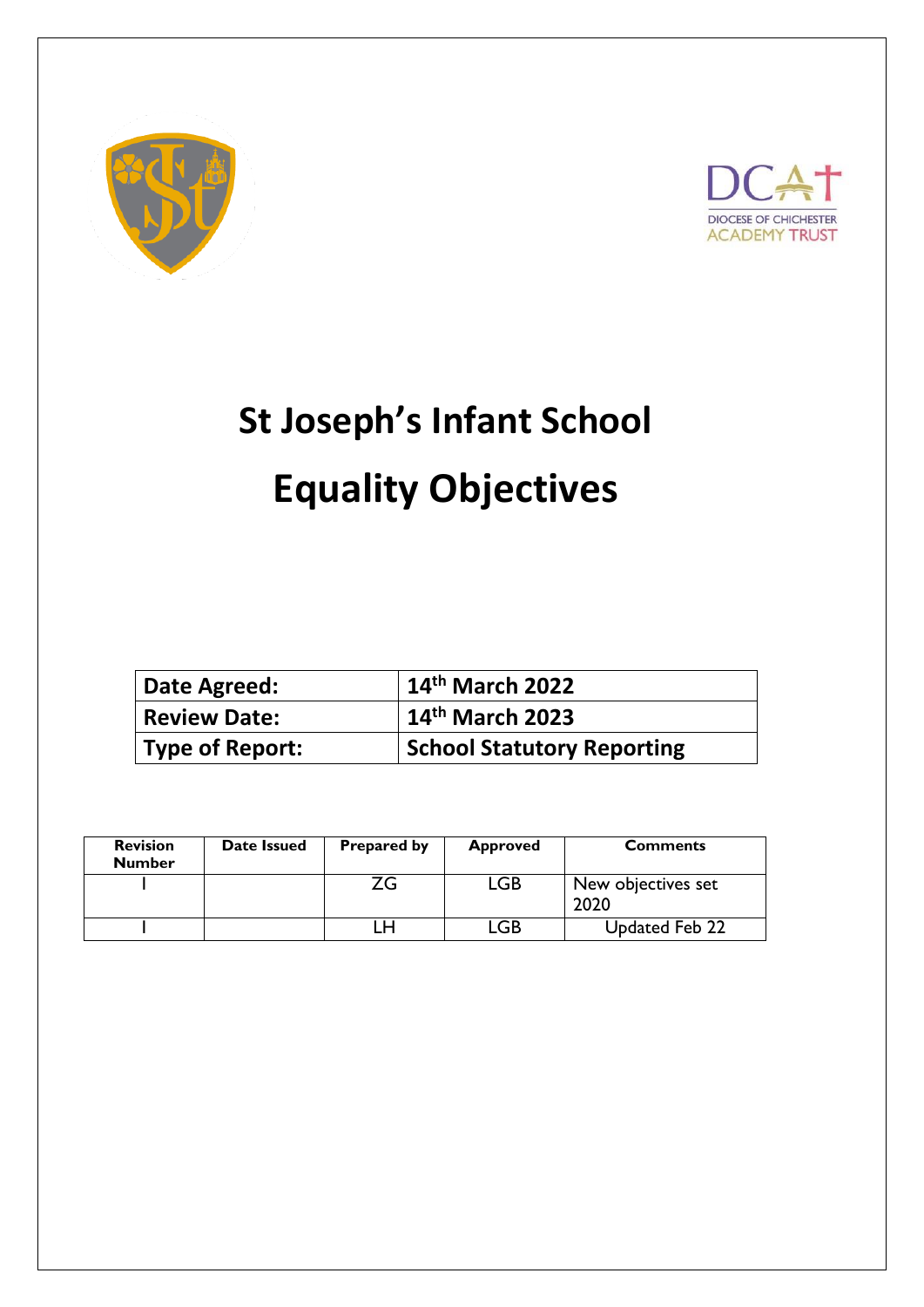## **St Joseph's Infant School Equality Objectives - Information for school website Public Sector Equality Duty (Updated October 2020)**

#### **Public Sector Equality Duty**

The Equality Act 2010 requires us to publish information that demonstrates that we have due regard for the need to:

- **Eliminate unlawful discrimination, harassment, victimisation** and any other conduct prohibited by the Equality Act 2010
- **Advance equality of opportunity** between people who share a protected characteristic and people who do not share it
- **Foster good relations** between people who share a protected characteristic and people who do not share it.

This information can be found in our Equality Policy on the school website. In addition, to this policy, we are also required to publish our Equality Objectives. These objectives have been agreed as part of the School Development Plan and in conjunction with stakeholders of the school :

**Equality objective 1:** To continue to promote spiritual, social and cultural diversity through all appropriate curricular opportunities with particular reference to issues of equality and diversity.

#### **Why we have chosen this objective:**

**To chieve the chief objective we plan to:**<br>This objective we plan to:

 $\overline{a}$ 

l,

In our increasingly diverse culture and community we want to ensure that everyone feels lequally welcome at our school. Every child and adult in our school community should feel respected, safe and cared for regardless of their race, gender, sexuality or religion.

Ensure that diversity is celebrated and recognised as part of our everyday curriculum, assemblies and additional learning opportunities.

Continue to use Working with Others to promote strong communication and trust between all members of our school community.

**Progress we are making towards achieving this objective:**

WWO is embedded throughout the school. Staff have regular training.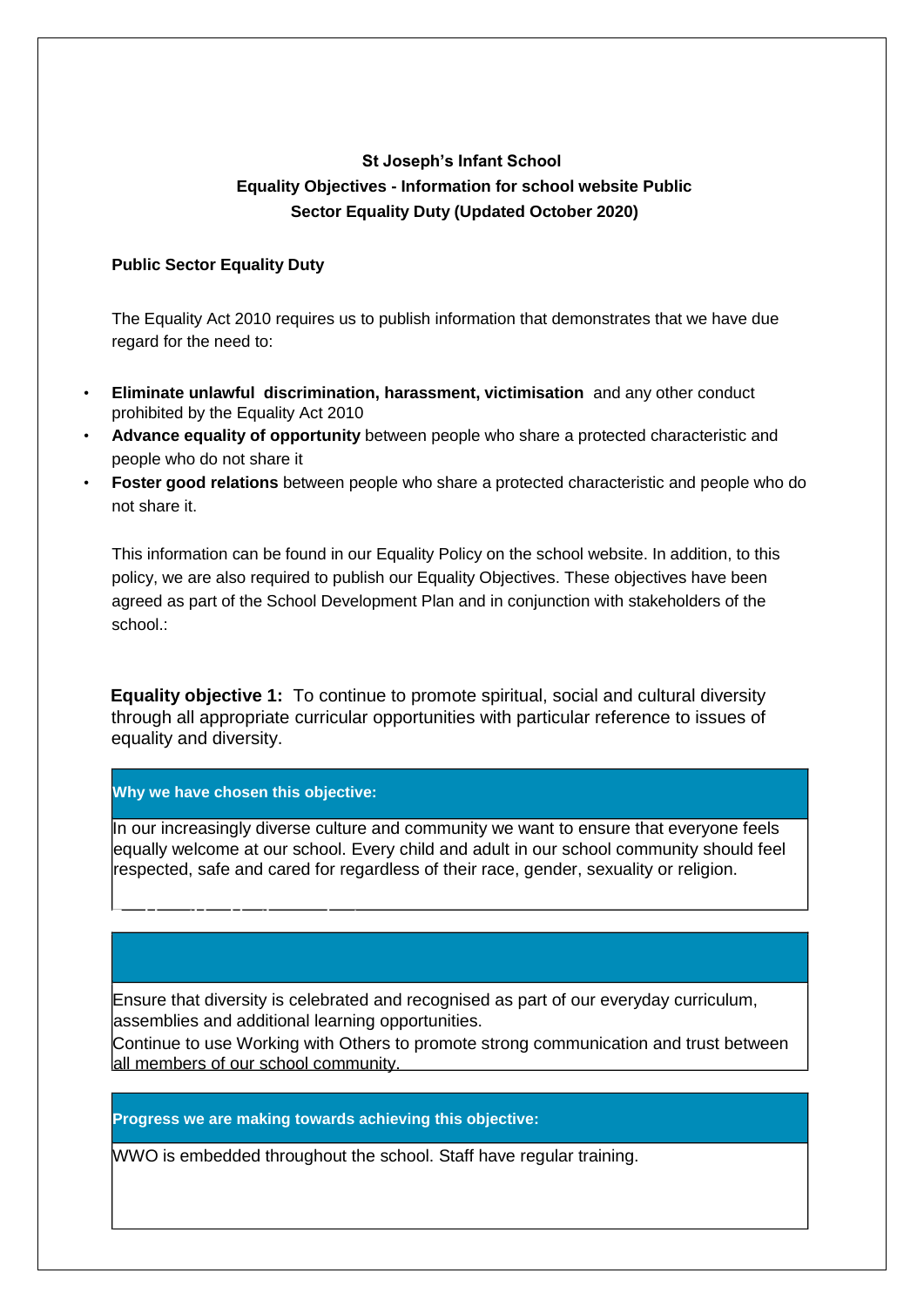## **Review of Objectives**

#### 2020-2021

Jan 20- stronger links with feeder Junior School ( St Josephs Junior School ) formerly Central.

- $\triangleright$  Review of RE curriculum includes a focus of world religions
- $\triangleright$  Transition for pupils from Year 2 to Year 3 ensured teachers from the Junior school knew pupils and aware of additional needs of some pupils. This meant these pupils needs were met on entry to the junior School
- $\triangleright$  Regular insets and training on working with others with the Junior school ensured a more cohesive streamlined practise across both schools benefitting all pupils.

2021-2022 Sept- Mar

- $\triangleright$  Introduction of, provision map information system to support communication between adults in school of all pupil
- $\triangleright$  Whole school, training for all staff to support pupils with additional needs, this included PDA training and Autism training for support staff
- $\triangleright$  ELSA works closely with ELSA from the Junior School, to support transition from Year 2 to Year 3

**Equality objective 2:** To continually consider how well the school ensures equality of opportunities for all its pupils.

**Why we have chosen this objective:**

We consider it to be vitally important that all pupils have equal access to learning opportunities, extra-curricular activities and future education and will make every effort to ensure that they have this regardless of their circumstances, race, gender or religion.

**To achieve this objective we plan to:**

Use our pupil premium strategy to identify needs and gaps in order to support all pupils. Continue to maximise our links with other schools, local community and other sources in order to improve opportunities for all pupils.

### **Progress we are making towards achieving this objective:**

Strengthened links with St Paul's church.

 $\overline{a}$ 

Strengthened links with Central CE Academy to improve transition.

Used Pupil premium money to offer pupils opportunities – extra curricular, school visits, attendance at Before and after school club.